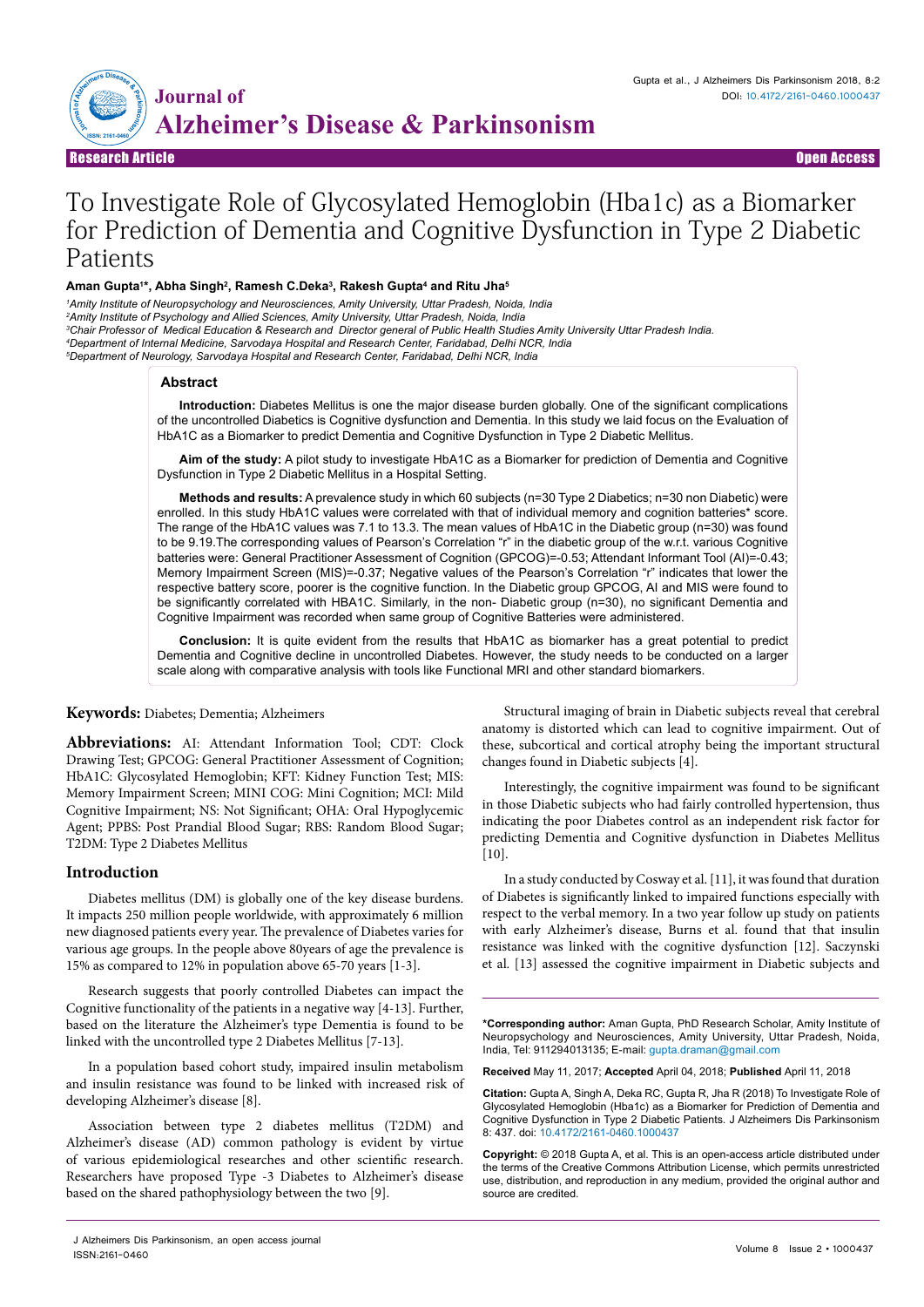concluded that patients with Diabetes have greater tendency to develop challenges pertaining to Cognitive functioning.

Cognitive decline is more significant in the obese type 2 Diabetic patients versus the normal weight ones. A recent study clearly indicates that Diabetic subjects with poor control have poor cognitive assessment scores. In a population based Case Control study conducted on 371 patients, association between Diabetes and Early Stage Diabetes was found in male subjects.

In an Animal model study it was found that the Diabetes was associated with multiple complications including cognitive decline in the Rat brain.

In a recent review, it was found that early management of the pre diabetes may help to prevent the multiple complications of Diabetes including Cognitive decline.

In one of recent study conducted in 2017, it was found that patients suffering from Type 2 diabetes with already diagnosed mild cognitive impairment were at a greater risk to develop Dementia.

 In a study conducted by Merhan et al. it was found that cognitive decline in the type 2 diabetes may be due to the oxidative stress and lower levels of antioxidant markers.

In the current study we investigated the association of Dementia and Cognitive Dysfunction and uncontrolled type 2 Diabetes using HbA1C as a biomarker.

HbA1C (Glycosylated Hemoglobin) as a biomarker to diagnosis and prognosis of the disease has been reviewed by an International Expert Committee which was set up with members appointed by the American Diabetes Association, the European Association for the Study of Diabetes and the International Diabetes Federation. Following advantages were observed by the International Expert Committee with respect to routine blood sugar testing versus HbA1C.

- HbA1C provides better index of overall glycemic exposure.
- HbA1C predicts better risk for long-term complications
- Comparatively less biologic variability.
- No empty stomach blood samples required.
- Frequency of testing every 3 months.
- Results do not vary with acute illness (e.g. stress).

HbA1C has been used widely in India as a biomarker for Diabetic diagnosis and an indicator of diabetes control in Clinical practice. With the benefits of testing requirement every 3 months, accurate results and cost effectiveness HbA1C has become more acceptable as compared to

routine investigations like Random Blood Sugar, Post Prandial Blood Sugar, Glucose Tolerance test (Figure 1).

 Historically, different approaches have been used to diagnose Dementia and Cognitive decline. Cognitive assessment batteries like General Practitioner Assessment of Cognition (GPCOG), Attendant Informant Tool (AI), Memory Impairment Screen (MIS); MINI COG have been used both for Clinical practice and research. All these tools require training and in routine are not carried out by the general physicians. These tests are more common in Neurology, Psychiatry and Neuropsychology clinics. Other radiological techniques like Magnetic Resonance Imaging, Positron Emission Brain Scans are quite expensive and time consuming for initial Dementia screening.

In this study, we show that that higher values of HbA1C can be a good indicator of poor Cognitive batteries score and therefore Dementia and Cognitive decline in Type 2 Diabetic Patients. In the Indian scenario, Diabetic subjects visiting to the Physicians do get their HbA1C tested every 3 months based on their Physician's advice. Correlation of individual Cognitive batteries scores with poor Diabetes control can be a promising and cost effective screening for Dementia (Figure 2).

Current study did reveal that there is a correlation between the Cognitive decline and the poor Diabetes control. HbA1C seems to be a great biomarker to predict Dementia and Cognitive decline in Type 2 Diabetes. Higher values of HbA1C can be linked to the Dementia and Cognitive assessment by the experts using more specific screening tools. The study needs to be conducted on a larger scale along with comparative analysis, correlation of HbA1C values with the Functional MRI assessments and other biomarkers.

# **Research Methodology**

### **Patients and methods**

Patients: Thirty (n=30); Type 2 Diabetics were enrolled in the study from the Out-Patient Department and hospitalized patients from Sarvodaya Hospital and Research Center, Faridabad, Delhi, NCR, India. Control group comprised of thirty (n=30) Non-Diabetic subjects as confirmed by Random Blood Sugar testing and hospital/out patient records. Ethical clearance from the University Ethics Committee and written permission from the Hospital was sought before the initiation of the study.

Age group of both Diabetic and control group was between 35- 80 years of age. Patients with Type 2 Diabetes were required to have minimum 5 years of Type 2 Diabetes history as defined by "American Diabetic Association Criteria" [14]. HbA1C (Glycosylated Hemoglobin) greater than 7 in the Diabetic group. Participants should be well versed



J Alzheimers Dis Parkinsonism, an open access journal ISSN:2161-0460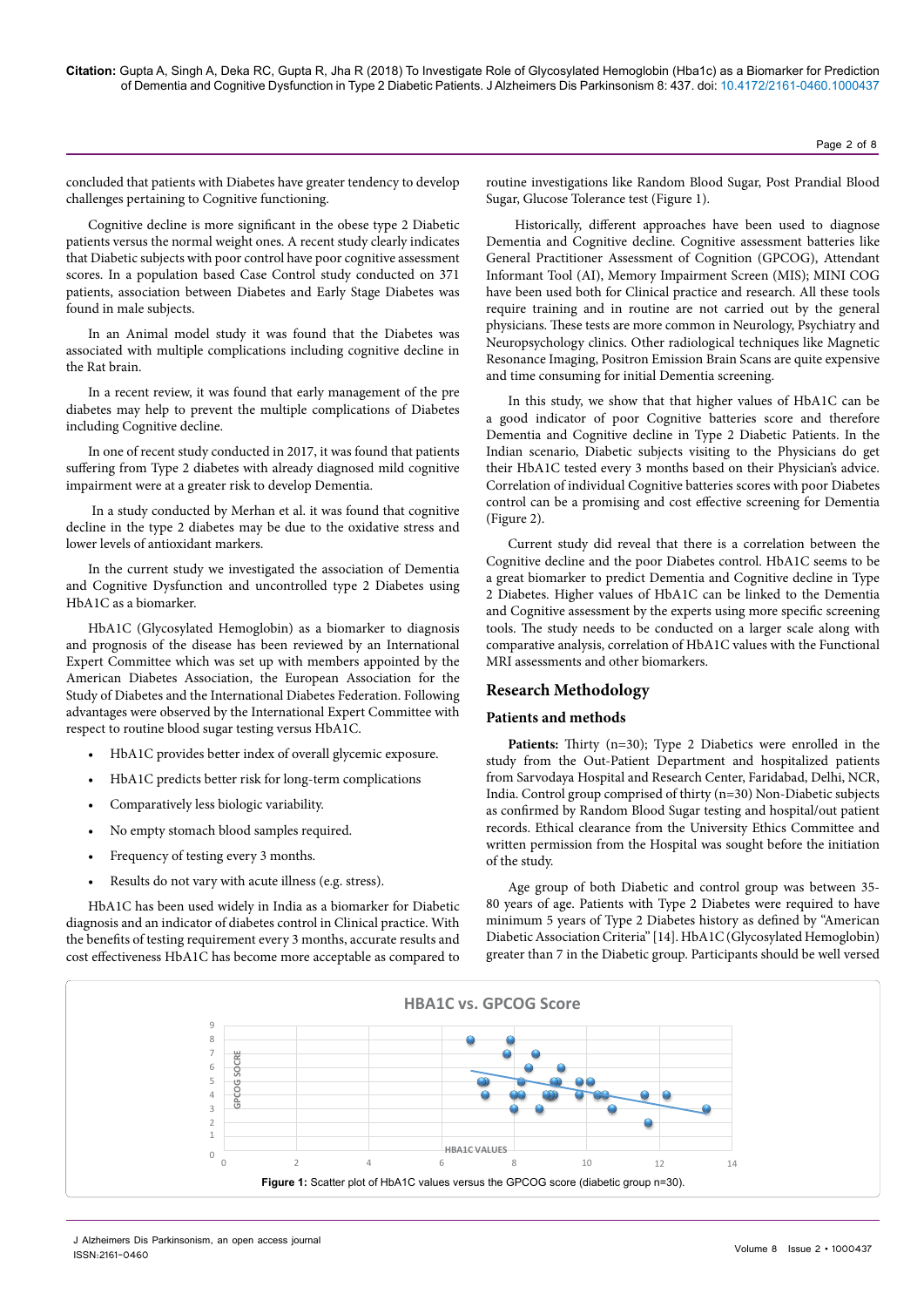# Page 3 of 8



**Figure 3:** Scatter plot of HbA1C values versus the attendant's interview score (diabetic group n=30).

with written and spoken either Hindi or English language.

Subjects willing to participate and signing off informed consent form in the study were only enrolled in the research project.

Stringent exclusion criteria were adopted to prevent bias. Subjects of age less than 35 years, pregnant women and Children were excluded from the study. Patients with a history of other "chronic systemic diseases, neurological conditions, psychiatric disorders, alcohol and drug abuse were not included in the study.

**Methods:** In both the groups, demographic details of the participants were recorded as patient information form. The patient information form included age, sex socio economic status, education, marital status, occupation, duration of diabetes and diabetes complications like retinopathy, neuropathy nephropathy, whether on OHA (Oral Hypoglycemic Agents), insulin or both, family history of diabetes and history of other diseases. Pregnancy status of the women subjects was confirmed by history. The participants with diabetes were questioned about preceding episodes of hypoglycemia. All the subjects were clinically examined to rule out any acute ailment which can interfere the study proceedings.

Once the initial screening was over, the participants were explained about the probable benefits about the study participation. Candidates willing to participate in the study were then shared English/Hindi version of the Informed Consent Forms as applicable. The study context was clearly explained to the subjects and before participation informed consent forms were duly signed off by all the participants.

## **Cognition measurement tools**

Cognitive batteries used in the current study were adopted from "The Alzheimer's Association" [15] [\(http://www.alz.org](http://www.alz.org)) with a written permission from the association.

The Cognitive tools are helpful for early detection and diagnosis of dementia and have been developed by a group of clinical dementia experts. The current research was single point prevalence study as Cognitive tools were administered only one time (Figure 3).

Three validated patient assessment tools: the General Practitioner Assessment of Cognition (GPCOG) including Attendant Information tool was also used to seek details from the patient's attendant/family members, the Memory Impairment Screen (MIS) and the Mini-Cog TM. Cognitive batteries were also translated to Hindi language along with the existing English language to enrol the patients at a faster pace.

# **The general practitioner assessment of cognition (GPCOG) [16]**

The General Practitioner Assessment of Cognition (GPCOG) test comprised of two assessments. First step is patient assessment followed by the attendant information tool. The patient examination battery comprised of a name and address for subsequent recall test, time orientation and Clock drawing test for Visio-Spatial parameter assessment. Total score of the battery was 9 (nine). If patient scores 9, no significant cognitive impairment and further testing not necessary. In case score is 5-8, more information required for which Step 2,

J Alzheimers Dis Parkinsonism, an open access journal ISSN:2161-0460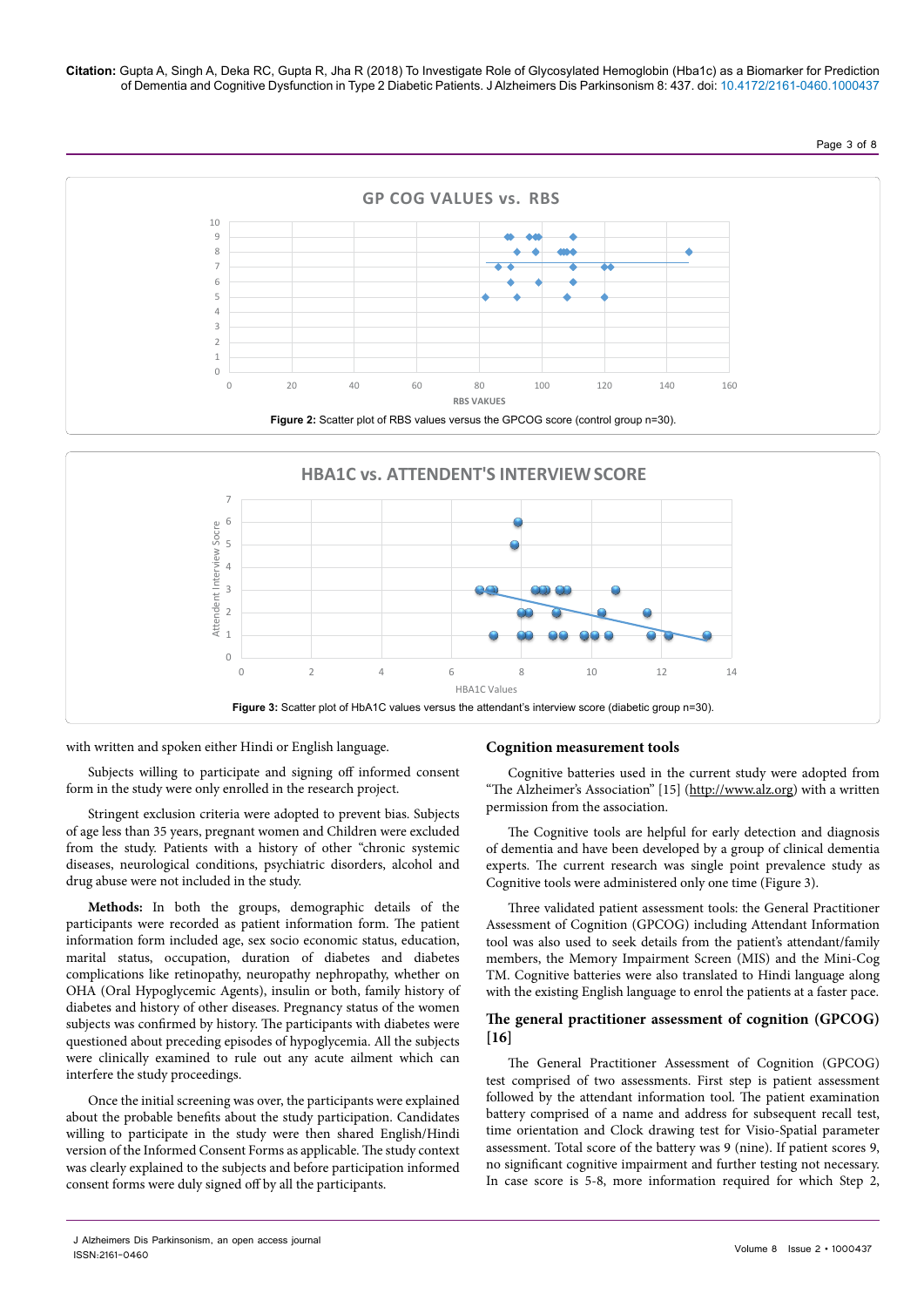attendant informant assessment was performed. Scores between 0-4, cognitive impairment was indicated and subjects were advised to get further investigations done to rule out cause of Cognitive decline and possible Dementia (Table 1).

In the attendant information test, 6 questions (which will add to total score of 6) were asked from the patient's relative comparing the current status with 5-10 years old scenario. To get a total score, the number of items answered 'no', 'don't know' or 'N/A') were added. If patient scored 0-3, cognitive impairment is indicated and the subject was advised accordingly [16] (Table 2).

# **Memory impairment screen (MIS) [17]**

In the MIS battery administration, patient was shown a sheet of paper with the 4 items to be recalled in 24-point or greater uppercase letters (on other side) and was asked to read the items aloud. Patient was told that each item belongs to a different category. A category cue was given to the patient and asked to indicate which of the words belongs in the stated category (e.g. "Which one is the game?"). Allow up to 5 attempts. Failure to complete this task indicated possible cognitive impairment. In case subject identified all 4 words, the sheet of paper was removed and patient was told to remember the words in a few minutes. Meanwhile the patient was engaged in distractor activity for 2 to 3 min, such as counting to 20 and back, counting back from 100 by 7, spelling WORLD backwards. After the distracting activity patient was asked to recall the 4 words with and

without cues respectively. FREE RECALL was allotted 2 points per word and CUED RECALL-1 point per word (Table 3).

The maximum score for the MIS is 8.

- 5-8 No cognitive impairment
- ≤ 4 Possible cognitive impairment

# **Mini COGTM**

Patient was provided 1 version of 6 versions of three (3) unrelated clinically validated words and was asked to remember the assigned three words. Then the subject was asked to repeat the words to ensure the learning was correct [18-21].

In the second step patient was asked to draw the face of a clock and advised to draw hands to read 10 minutes after 11:00 (or 20 min after 8:00). After this step was over, patient was asked to recall the three words from Step 1.

## **Scoring**

In case of 3 recalled words, test was Negative for cognitive impairment. In case of 1-2 recalled words+normal CDT (Clock drawing test) test was Negative for cognitive impairment. For 1-2 recalled words+abnormal CDT and for 0 recalled words, positive for cognitive impairment (Table 4).

| <b>GPCOG Score Range</b> | <b>No. of Patients</b> | <b>Battery Scoring Instructions</b>                                                            | <b>Cognitive Decline Status</b>                                                                                                    |  |  |  |
|--------------------------|------------------------|------------------------------------------------------------------------------------------------|------------------------------------------------------------------------------------------------------------------------------------|--|--|--|
| <b>Category 1</b>        |                        |                                                                                                |                                                                                                                                    |  |  |  |
| Patient scores 9         |                        | If patient scores 9, no significant cognitive<br>impairment and further testing not necessary. | <b>NA</b>                                                                                                                          |  |  |  |
| Category 2 (Score)       |                        |                                                                                                |                                                                                                                                    |  |  |  |
| Patient scores 5-8       | 13                     | 5-8, more information required. Proceed with<br>Step 2, informant section.                     | Administered the Informant/Attendant Interview.                                                                                    |  |  |  |
| Category 3 (Score)       |                        |                                                                                                |                                                                                                                                    |  |  |  |
| Patient scores 0-4       | 17                     | If patient scores 0-4, cognitive impairment is<br>indicated                                    | Cognitive Impairment is indicated.<br>56.56% of the Patients were found to have Cognitive Decline<br>when administered GPCOG test. |  |  |  |
|                          |                        |                                                                                                |                                                                                                                                    |  |  |  |

**Table 1:** GPCOG score range vs. cognitive impairment in the diabetic group (n=30).

| <b>GPCOG Score Range</b> | No. of Patients | <b>Battery Scoring Instructions</b>                      | <b>Cognitive Decline Status</b>    |
|--------------------------|-----------------|----------------------------------------------------------|------------------------------------|
| Category (Score)         |                 |                                                          |                                    |
| Patient scores 0-3       | 28              | If patient scores 0-3, cognitive impairment is indicated | Cognitive Impairment is indicated. |
|                          |                 | _                                                        |                                    |

**Table 2:** Attendant score range vs. cognitive impairment in the diabetic group (n=30).

| <b>GPCOG Score Range</b> | <b>Battery Scoring Instructions</b><br><b>No. of Patients</b> |                                                             | <b>Cognitive Decline Status</b>    |  |
|--------------------------|---------------------------------------------------------------|-------------------------------------------------------------|------------------------------------|--|
| <b>Category 1</b>        |                                                               |                                                             |                                    |  |
| Patient scores 5-8       |                                                               | If patient scores 5-8, no significant cognitive impairment. | No cognitive impairment.           |  |
| Category 2 (Score)       |                                                               |                                                             |                                    |  |
| Patient scores 0-4       | 29                                                            | If patient scores 0-4, cognitive impairment is indicated    | Cognitive Impairment is indicated. |  |
|                          |                                                               |                                                             |                                    |  |

**Table 3:** MIS (memory impairment screen) vs. cognitive impairment in the diabetic group (n=30).

| MINI COG Score Range                                                                  | <b>No. of Patients</b> | <b>Battery Scoring Instructions</b>                                  | <b>Cognitive Decline Status</b>   |  |  |  |
|---------------------------------------------------------------------------------------|------------------------|----------------------------------------------------------------------|-----------------------------------|--|--|--|
| Category 1                                                                            |                        |                                                                      |                                   |  |  |  |
| 3 recalled words                                                                      | ◠                      | 3 recalled words - Negative for cognitive impairment                 | Negative for cognitive impairment |  |  |  |
| Category 2 (Score) normal CDT (Clock Drawing Test)                                    |                        |                                                                      |                                   |  |  |  |
| 1-2 recalled words +                                                                  | 4                      | 1-2 recalled words + normal CDT- Negative for cognitive impairment   | Negative for cognitive impairment |  |  |  |
| Category 3 (Score)                                                                    |                        |                                                                      |                                   |  |  |  |
| 1-2 recalled words + abnormal CDT                                                     | 23                     | 1-2 recalled words + abnormal CDT- Positive for cognitive impairment | Positive for cognitive impairment |  |  |  |
| Category 4 (Score)                                                                    |                        |                                                                      |                                   |  |  |  |
| 0 recalled words                                                                      |                        | 0 recalled words - Positive for cognitive impairment                 | Positive for cognitive impairment |  |  |  |
| <b>Toble 4:</b> MINILCOC toot and cognitive impoirment in the dighetic group $(n=20)$ |                        |                                                                      |                                   |  |  |  |

**Table 4:** MINI COG test and cognitive impairment in the diabetic group (n=30).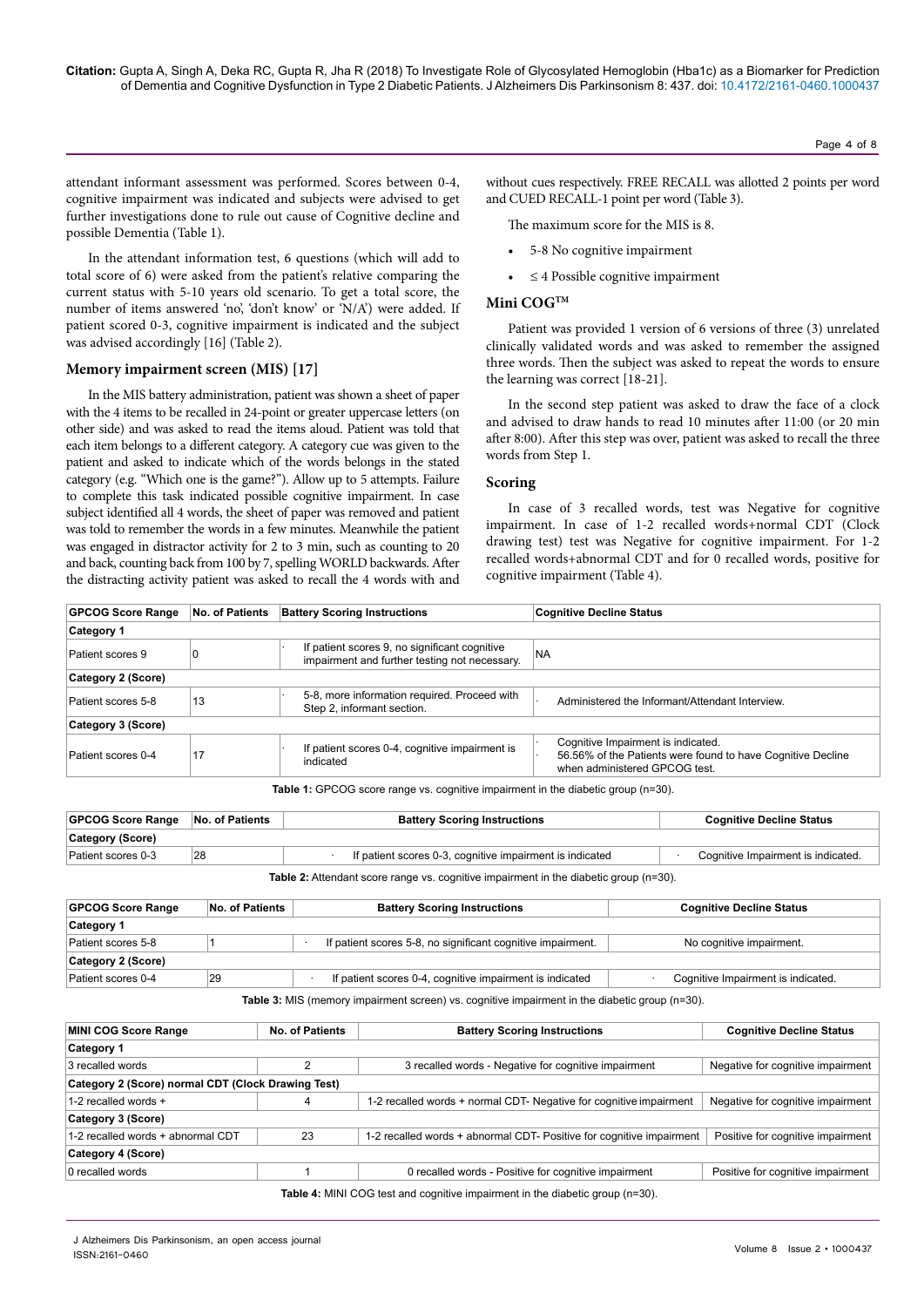### **Statistical analysis**

To assess associations between the Diabetes related Cognitive impairment, Pearson's correlation coefficient (r) was calculated for various variables in the Diabetic patients and non-Diabetic subjects using IBM SPSS Statistics trial version (Figure 4).

Key focus was laid down on the parameters like duration of Diabetes, no of hypoglycemic episodes in the Diabetic group, HbA1C (Glycosylated Hemoglobin) values, age of subjects versus the individual battery score. Pearson's correlation was calculated with the corresponding 2 tailed significance level. Similarly, the various parameters were correlated with the individual battery scores in the non-Diabetic group.

### **Results**

In this prevalence study 60 subjects were enrolled. Out of these thirty  $(n=30)$  were type 2 Diabetic patients and rest were  $(n=30)$  non diabetics. The study was conducted in a hospital setting including both indoor and outdoor patients. In this study HbA1C values were compared with that of individual GPCOG, Attendant Interview, MIS and MINI COGTM. Mean and standard deviation of HbA1C were

calculated and comparison was done with the corresponding Pearson's Correlation values.

The mean values of HbA1C in the Diabetic group (n=30) was found to be 9.19 with a standard deviation of 1.58. The corresponding values of Pearson's Correlation "r" in the diabetic group of the various Cognitive batteries were: GPCOG=-0.53, Attendent Interview=-0.43, MIS=-0.37, Negative values of the Pearson's Correlation "r" indicates the negative correlation of HbA1C values with Cognitive batteries score. Lower the respective battery score, poorer is the cognitive function. Significant correlation was also found between HbA1C and duration of Diabetes, age and number of hypoglycemic episodes in the Diabetic group (Table 5a).

In the subjects who were administered the MINI Cog TM battery similar results were obtained indicating the HbA1C can be used as a Novel Biomarker to predict Dementia in Diabetic subjects. Out of the 30 subjects in the Diabetic group, 24 were found to be positive for the cognitive impairment (Figure 5).

In the Diabetic group, GPCOG score, Attendant Information Score and MIS Score were found to be Non-Significantly correlated 2 tailed (NS) with respect to the Weight in Kg, Kidney function test values



|                                |                          | <b>HbA1C Levels</b> | <b>Duration of Diabetes (Years)</b> | Ages (Years) | H/O No. of Hypoglycemic Episodes |
|--------------------------------|--------------------------|---------------------|-------------------------------------|--------------|----------------------------------|
| <b>GPCOG SCORE</b>             | Pearson's Correlation    | $-0.520$            | $-0.426$                            | $-0.563$     | $-0.547$                         |
|                                | Significance (2-tailed)  | 0.003(S)            | 0.019(S)                            | 0.001(S)     | 0.002(S)                         |
| Attendant Information<br>Score | Pearson's Correlation    | $-0.429$            | $-0.572$                            | $-0.565$     | $-0.360$                         |
|                                | Significance (2- tailed) | 0.018(S)            | 0.001(S)                            | 0.001(S)     | 0.051(S)                         |
| MIS Score                      | Pearson's Correlation    | $-0.375$            | $-0.518$                            | $-0.582$     | $-0.453$                         |
|                                | Significance (2- tailed) | 0.041(S)            | 0.003(S)                            | 0.001(S)     | 0.012(S)                         |

GPCOG score, Attendant Information Score and MIS Score were found to be Significant (S) 2 tailed with respect to the HbA1C levels (Diabetes control), Duration of Diabetes Mellitus in Years, Age in years and Number of Hypoglycemic Episodes

**Table 5a:** Different variables, their correlation and corresponding level of significance in the diabetic group (n=30).

|                       |                          | Weiaht in Ka |              | Kidney Function Test (Values)   OHA Treatment Duration in years   OHA+Insulin Treatment in Years |              |
|-----------------------|--------------------------|--------------|--------------|--------------------------------------------------------------------------------------------------|--------------|
| <b>GPCOG SCORE</b>    | Pearson's Correlation    | $-0.228$     | $-0.251$     | 0.03                                                                                             | $-0.262$     |
|                       | Significance (2-tailed)  | $0.225$ (NS) | $0.180$ (NS) | $0.986$ (NS)                                                                                     | $0.162$ (NS) |
| Attendant Information | Pearson's Correlation    | $-0.084$     | $-0.340$     | $-0.230$                                                                                         | $-0.380$     |
|                       | Significance (2-tailed)  | $0.657$ (NS) | $0.066$ (NS) | $0.904$ (NS)                                                                                     | $0.390$ (NS) |
| MIS Score             | Pearson's Correlation    | $-0.001$     | $-0.354$     | 0.001                                                                                            | $-0.342$     |
|                       | Significance (2- tailed) | $0.996$ (NS) | $0.06$ (NS)  | 1.000 (NS)                                                                                       | $0.065$ (NS) |

GPCOG score, Attendant Information Score and MIS Score were found to be Non-Significantly correlated 2 tailed (NS) with respect to the Weight in Kg, Kidney function test values (KFT), Duration of OHA (Oral Hypoglycemic Agents) treatment in years and Duration of OHA+Insulin Therapy in years

**Table 5b:** Different variables, their correlation and corresponding level of significance in the diabetic group (n=30).

Page 5 of 8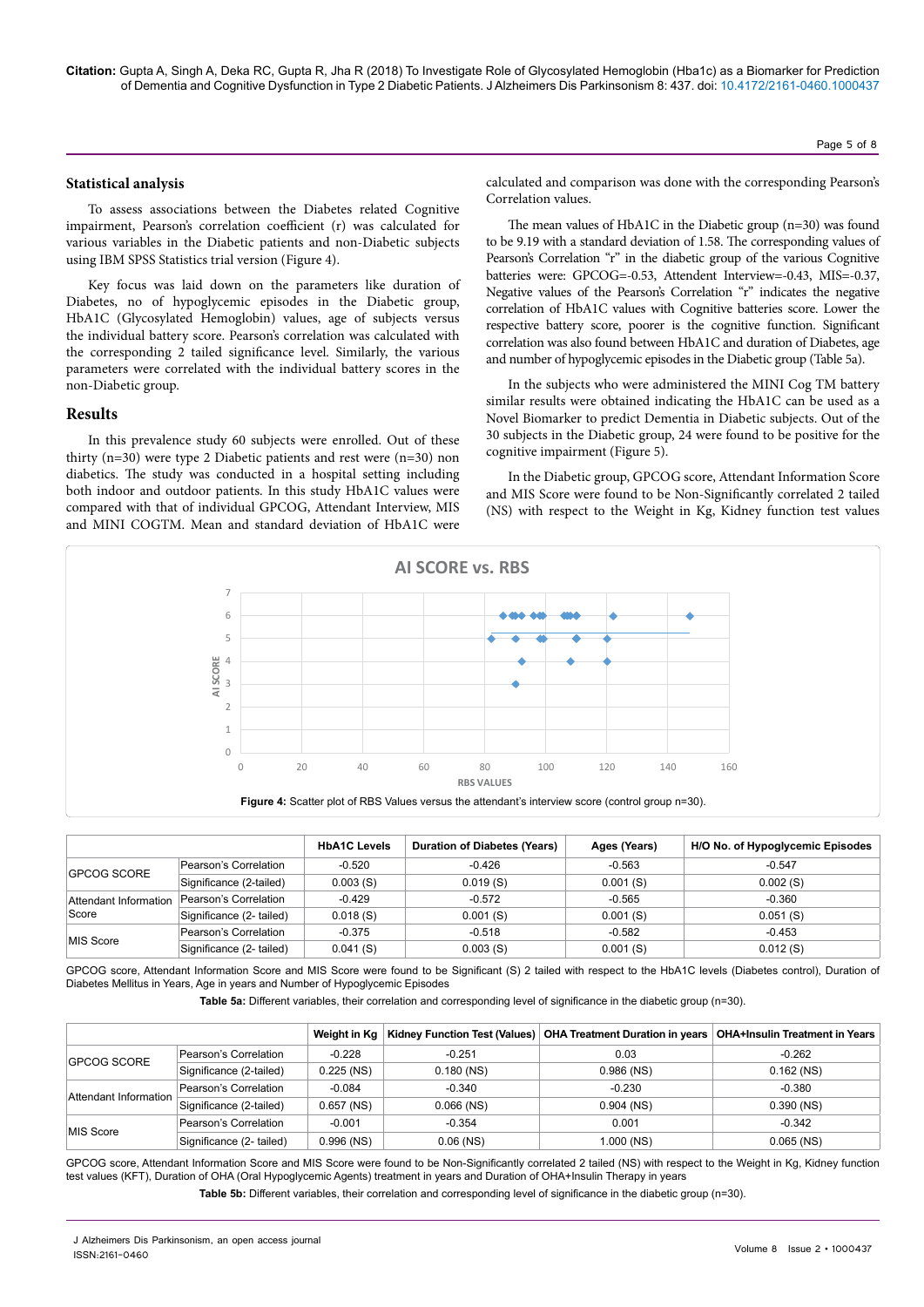(KFT). Duration of OHA (Oral Hypoglycemic Agents) treatment in years and Duration of OHA+Insulin Therapy in years (Table 5b).

Similarly, in the non-Diabetic group (n=30), no significant Dementia/Cognitive Impairment was found when same group of Cognitive Batteries were administered.

In the non-Diabetic group, GPCOG (Significance 2-tailed=0.864), AI score (Significance 2-tailed=0.520) and the MIS scores (Significance 2-tailed=0.685) were found to be non-significantly correlated with the RBS values (Table 6).

## **Discussion**

Various studies have been provided evidence between the association of Diabetes Mellitus and Cognitive Impairment across the globe under different geographical conditions [21-35]. Studies suggest that out of multiple domains of the Cognitive Impairment, only limited are adversely impacted [21-35]. Type 2 Diabetes Mellitus is associated with faster brain aging [36,37].

|                       |                              | <b>RBS Values</b> |
|-----------------------|------------------------------|-------------------|
| GPCOG Score           | <b>Pearson's Correlation</b> | 0.033             |
|                       | Significance (2-tailed)      | $0.864$ (NS)      |
| Attendant Information | Pearson's Correlation        | 0.122             |
|                       | Significance (2-tailed)      | $0.520$ (NS)      |
|                       | Pearson's Correlation        | 0.077             |
| MIS Score             | Significance (2-tailed)      | $0.685$ (NS)      |

**Table 6**: RBS (random blood sugar) values, their correlation and corresponding level of significance in the non-diabetic group (n=30).

Diabetes mellitus (DM) is globally one of the key disease burdens. It impacts 250 million people worldwide, with approximately 6 million new diagnosed patients every year. The prevalence of Diabetes varies for various age groups. In the people above 80years of age the prevalence is 15% as compared to 12% in population above 65-70 years.

Limited observational studies have been conducted in the North India in which Cognitive Impairment and Diabetes Mellitus have been investigated to bear a correlation. The current pilot study was conducted in the Delhi National Capital Region of North India to Determine Prevalence of Dementia and Cognitive Dysfunction in Type 2 Diabetic Subjects versus Non-Diabetic Control Group. The results are indicative of correlation between the Diabetes Mellitus and Cognitive decline. Clearly duration of Diabetes, poorly controlled Diabetes and number of hypoglycemic episodes were found to be strongly correlated with the Cognitive decline [38-40].

The current study highlights the usage of already existing Biomarkers like HbA1C in predicting/diagnosing the newer indication. HbA1C has been used to define the control of Diabetes Mellitus and we proposed the same for the predicting the Cognitive and Memory decline in this pilot study. In this study the HbA1C levels were found to be significantly correlated with the scores of different batteries: GPCOG (Significance 2-tailed=0.003), AI score (Significance 2-tailed=0.018) and the MIS scores (Significance 2-tailed=0.041) in the Diabetic group. Significant correlation was also found between HbA1C and duration of Diabetes, age and number of hypoglycemic episodes in the Diabetic group (Figure 6).



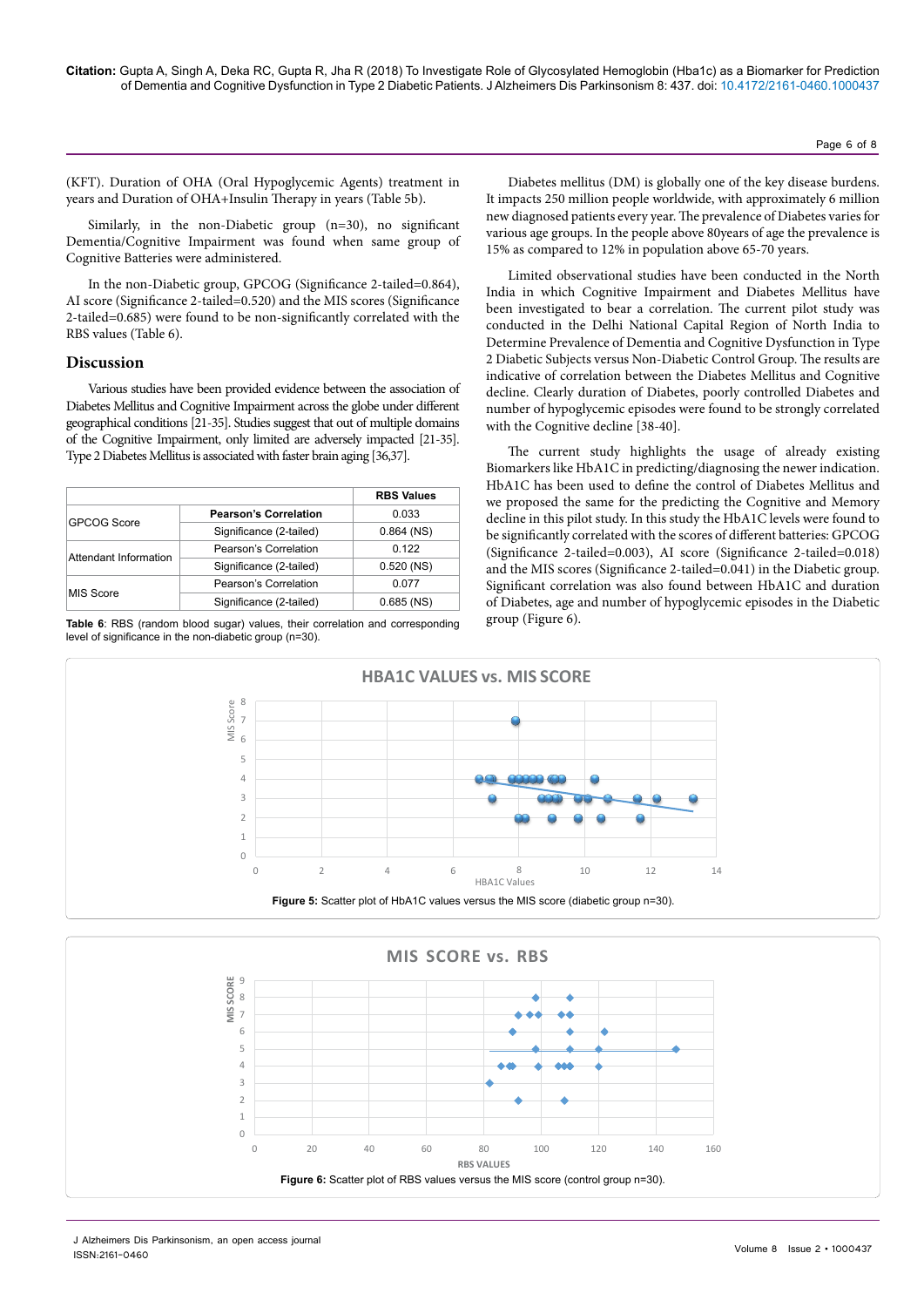In the subjects who were administered the MINI Cog TM battery similar results were obtained indicating the HbA1C can be used as a Novel Biomarker to predict Dementia in Diabetic subjects. Out of the 30 subjects in the Diabetic group, 24 were found to be positive for the cognitive impairment. In the non-Diabetic group, GPCOG (Significance 2-tailed=0.864), AI score (Significance 2-tailed=0.520) and the MIS scores (Significance 2-tailed=0.685) were found to be nonsignificantly correlated with the RBS values.

HbA1C has been used widely in India as a biomarker for Diabetic diagnosis and an indicator of diabetes control in Clinical practice. With the benefits of testing requirement every 3 months, accurate results and cost effectiveness HbA1C has become more acceptable as compared to routine investigations like Random Blood Sugar, Post Prandial Blood Sugar, Glucose Tolerance test [40-47].

In the current study it was found that other parameters like duration of Diabetes, age of the subjects and number of hypoglycemia episodes, were also significantly correlated with the poor cognitive function and memory loss. This adds to the study limitation and asks for much larger study within the diabetic group to further evaluation of the Clinical application of HbA1C biomarker to predict Dementia and Cognitive decline.

On the basis of the significant results of this study HbA1C as a biomarker seem to have great clinical application to predict Dementia and Cognitive decline in Diabetic subjects. This can provide a platform for further investigating the poor Diabetes control and its correlation with the Cognitive decline and Dementia.

## **Conclusion and Perspective**

The current pilot study evaluates the role of HbA1C as a biomarker to predict Dementia and Cognitive decline in Diabetic subjects. In the current study HbA1C was found to be significantly correlated with the multiple batteries used for Cognition and Memory screening. Saying that other parameters like duration of Diabetes, age of the subjects and history of hypoglycemia episodes were also significantly correlated with respect to cognitive decline.

Going forward, larger group studies are required focusing on the comparison between uncontrolled Diabetes with and without hypoglycemic episodes [48].

Further, Imaging techniques also like structural and functional MRI also possess a significant potential in the context of screening and diagnosis of various memory impairment disorders. Functional MRI evaluates the blood flow response and compares that with the brain activity. It was found that age did not impact the hemodynamic blood flow making Functional MRI an important radiological tool to diagnose disease related Dementia [49].

A team of Radiologists and Scientists from Harvard Medical School and universities reviewed multiple Neuroimaging markers for the diagnosis of Dementia of Alzheimer's type. Team found that fMRI taskrelated abnormal increase in hippocampal in the preclinical and early stage of MCI (Mild Cognitive Decline) followed by decreased activity as the disease progress [50].

Functional MRI can be one of the key diagnostic tool to further strengthen the current study findings. We also stress upon the study to be conducted on a much larger population to get more significant results.

#### **References**

- 1. [Cole AR, Astell A, Green C, Sutherland C \(2007\) Molecular connexions between](http://dx.doi.org/10.1016/j.neubiorev.2007.04.004)  [dementia and diabetes. Neurosci Biobehav Rev 31: 1046-1063.](http://dx.doi.org/10.1016/j.neubiorev.2007.04.004)
- 2. [Wild S, Roglic G, Green A, Sicree R, King H \(2004\) Global prevalence of](http://dx.doi.org/10.2337/diacare.27.5.1047)  [diabetes: Estimates for the year 2000 and projections for 2030. Diabetes Care](http://dx.doi.org/10.2337/diacare.27.5.1047)  [27: 1047-1053.](http://dx.doi.org/10.2337/diacare.27.5.1047)
- 3. [Zhao Y, Ye W, Boye KS, Holcombe JH, Hall JA, et al. \(2008\) Prevalence of](http://dx.doi.org/10.1016/j.jdiacomp.2008.09.001)  [other diabetes-associated complications and comorbidities and its impact](http://dx.doi.org/10.1016/j.jdiacomp.2008.09.001)  [on health care charges among patients with diabetic neuropathy. J Diabetes](http://dx.doi.org/10.1016/j.jdiacomp.2008.09.001)  [Complications 24: 9-19.](http://dx.doi.org/10.1016/j.jdiacomp.2008.09.001)
- 4. Thomas VS, Darvesh S, MacKnight C, Rockwood K (2001) Estimating the prevalence of dementia in elderly people: A comparison of the Canadian Study of Health and Aging and National Population Health Survey approaches. Int Psychogeriatr 13: 169-175.
- 5. [Ott A, Stolk RP, van Harskamp F, Pols HA, Hofman A, et al. \(1999\) Diabetes](http://dx.doi.org/10.1212/WNL.53.9.1937)  [mellitus and the risk of dementia: The Rotterdam study. Neurology 53: 1937-](http://dx.doi.org/10.1212/WNL.53.9.1937) [1942.](http://dx.doi.org/10.1212/WNL.53.9.1937)
- 6. [Biessels GJ, Deary IJ, Ryan CM \(2008\) Cognition and diabetes: A lifespan](http://dx.doi.org/10.1016/S1474-4422(08)70021-8)  [perspective. Lancet Neurol 7: 184-190.](http://dx.doi.org/10.1016/S1474-4422(08)70021-8)
- 7. [Xu W, Qiu C, Gatz M, Pedersen NL, Johansson B, et al. \(2009\) Mid- and late](http://dx.doi.org/10.2337/db08-0586)[life diabetes in relation to the risk of dementia: A population-based twin study.](http://dx.doi.org/10.2337/db08-0586)  [Diabetes 58: 71-77.](http://dx.doi.org/10.2337/db08-0586)
- 8. [Schrijvers EM, Witteman JC, Sijbrands EJ, Hofman A, Koudstaal PJ, et al.](http://dx.doi.org/10.1212/WNL.0b013e3181ffe4f6)  [\(2010\) Insulin metabolism and the risk of Alzheimer disease: The Rotterdam](http://dx.doi.org/10.1212/WNL.0b013e3181ffe4f6)  [study. Neurology 75: 1982-1987.](http://dx.doi.org/10.1212/WNL.0b013e3181ffe4f6)
- 9. [Akter K, Lanza EA, Martin SA, Myronyuk N, Rua M, et al. \(2011\) Diabetes](http://dx.doi.org/10.1111/j.1365-2125.2010.03830.x)  [mellitus and Alzheimer's disease: Shared pathology and treatment. Br J](http://dx.doi.org/10.1111/j.1365-2125.2010.03830.x)  [ClinPharmacol 71: 365-376.](http://dx.doi.org/10.1111/j.1365-2125.2010.03830.x)
- 10. [Roriz-Filho SJ, Sá-Roriz TM, Rosset I, Camozzato AL, Santos AC, et al. \(2009\)](http://dx.doi.org/10.1016/j.bbadis.2008.12.003)  [\(Pre\)diabetes, brain aging and cognition. Biochimica et Biophysica Acta 1792:](http://dx.doi.org/10.1016/j.bbadis.2008.12.003)  [432-443.](http://dx.doi.org/10.1016/j.bbadis.2008.12.003)
- 11. [Cosway R, Strachan MW, Dougall A, Frier BM, Deary IJ \(2001\) Cognitive function](http://dx.doi.org/10.1046/j.1464-5491.2001.00577.x)  [and information processing in type 2 diabetes. Diabet Med 18: 803-810.](http://dx.doi.org/10.1046/j.1464-5491.2001.00577.x)
- 12. [Burns JM, Honea RA, Vidoni ED, Hutfles LJ, Brooks WM, et al. \(2012\) Insulin](http://dx.doi.org/10.1016/j.bbadis.2011.06.011)  [is differentially related to cognitive decline and atrophy in Alzheimer's disease](http://dx.doi.org/10.1016/j.bbadis.2011.06.011)  [and aging. Biochim Biophys Acta 1822: 333-339.](http://dx.doi.org/10.1016/j.bbadis.2011.06.011)
- 13. [Saczynski JS, Jónsdóttir MK, Garcia ME, Jonsson PV, Peila R, et al. \(2008\)](http://dx.doi.org/10.1093/aje/kwn228)  [Cognitive impairment: An increasingly important complication of type 2](http://dx.doi.org/10.1093/aje/kwn228)  [diabetes: The age, gene/environment susceptibility--Reykjavik study. Am J](http://dx.doi.org/10.1093/aje/kwn228)  [Epidemiol 168: 1132-1139.](http://dx.doi.org/10.1093/aje/kwn228)
- 14. <http://www.diabetes.org/diabetes-basics/type-2/facts-about-type-2.html>
- 15. [http://www.alz.org/contact\\_us.asp](http://www.alz.org/contact_us.asp)
- 16. <http://www.dementiaresearch.org.au/dcrc-assessment-and-better-care.html>
- 17. Borson S, Scanlan J, Brush M, Vitaliano P, Dokmak A (2000) The mini-cog: A cognitive "vital signs" measure for dementia screening in multi-lingual elderly. Int J Geriatr Psychiatry 15: 1021-1027.
- 18. [Borson S, Scanlan JM, Chen P, Ganguli M \(2003\) The mini-Cog as a screen](http://dx.doi.org/10.1046/j.1532-5415.2003.51465.x)  [for dementia: Validation in a population- based sample. J Am Geriatr Soc 51:](http://dx.doi.org/10.1046/j.1532-5415.2003.51465.x)  [1451-1454.](http://dx.doi.org/10.1046/j.1532-5415.2003.51465.x)
- 19. [McCarten JR, Anderson P, Kuskowski MA, McPherson SE, Borson S, et al.](http://dx.doi.org/10.1111/j.1532-5415.2011.03841.x)  [\(2012\) Finding dementia in primary care: The results of a clinical demonstration](http://dx.doi.org/10.1111/j.1532-5415.2011.03841.x)  [project. J Am Geritr Soc 60: 210-217.](http://dx.doi.org/10.1111/j.1532-5415.2011.03841.x)
- 20. [Brands AM, Biessels GJ, De Haan EH, Kappelle LJ, Kessels RP \(2005\) The](http://dx.doi.org/10.2337/diacare.28.3.726)  [effects of type 1 diabetes on cognitive performance: A meta-analysis. Diabetes](http://dx.doi.org/10.2337/diacare.28.3.726)  [Care 28: 726-735.](http://dx.doi.org/10.2337/diacare.28.3.726)
- 21. [Awad N, Gagnon M, Messier C \(2004\) The relationship between impaired](http://dx.doi.org/10.1080/13803390490514875)  [glucose tolerance, type 2 diabetes and cognitive function. J Clin Exp](http://dx.doi.org/10.1080/13803390490514875)  [Neuropsychol 26: 1044-1080.](http://dx.doi.org/10.1080/13803390490514875)
- 22. [Stewart R, Liolitsa D \(1999\) Type 2 diabetes mellitus, cognitive impairment and](http://dx.doi.org/10.1046/j.1464-5491.1999.00027.x)  [dementia. Diabet Med 16: 93-112.](http://dx.doi.org/10.1046/j.1464-5491.1999.00027.x)
- 23. Strachan MW, Deary IJ, Ewing FME, Frier BM (1997) Is type II diabetes associated with an increased risk of cognitive dysfunction? A critical review of published studies. Diabetes Care 20: 438-445.

J Alzheimers Dis Parkinsonism, an open access journal ISSN:2161-0460